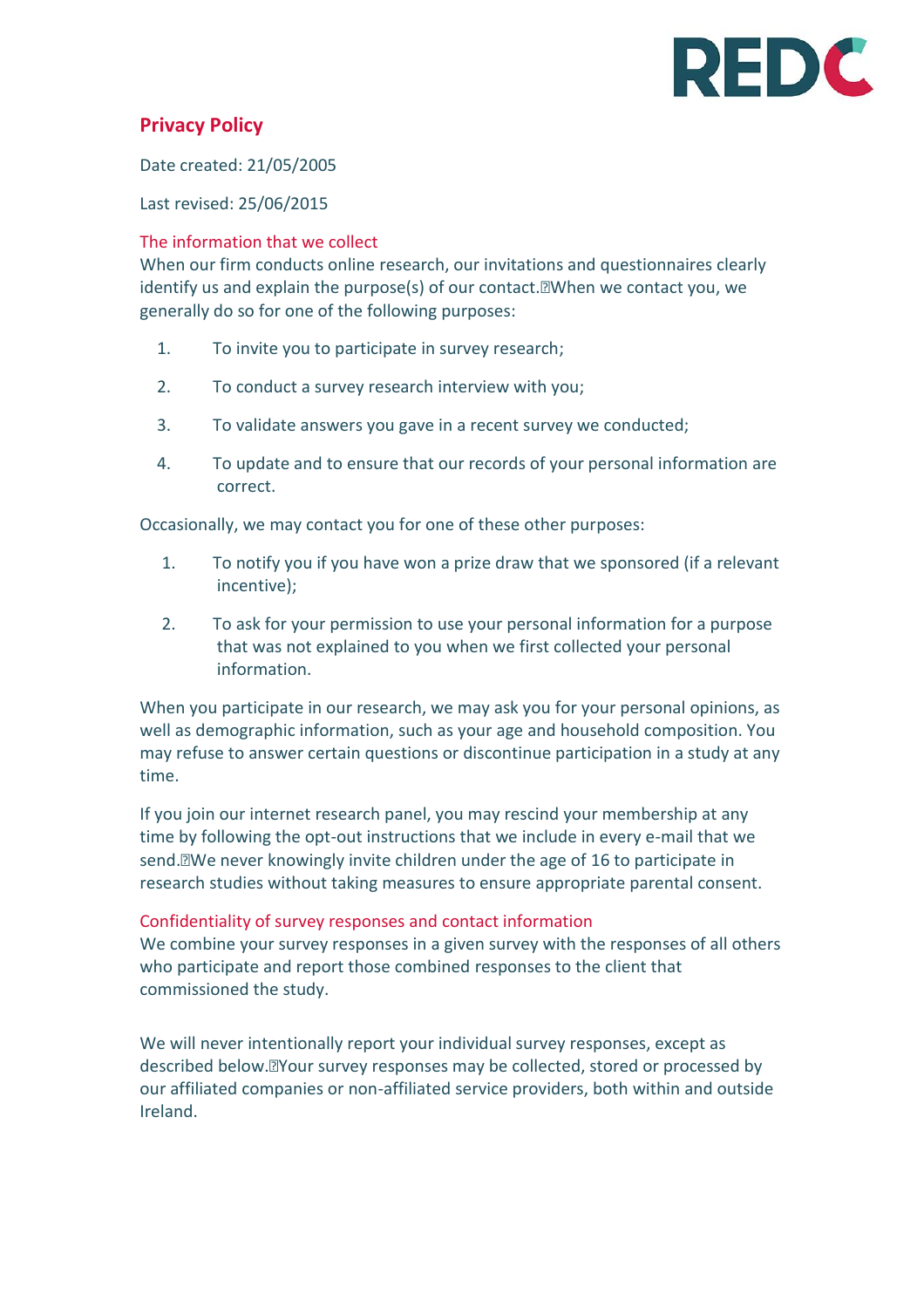

They are contractually bound to keep any information they collect and disclose to us or we collect and disclose to them confidential and must protect it with security standards and practices that are equivalent to our own.<sup>[2]</sup>

In addition to keeping your survey responses confidential, we will never sell, share, rent or otherwise intentionally transfer your name, address, telephone number or email address to our clients, other market research companies, direct marketing companies or anyone else.

The only exceptions when we may disclose your personal information or survey responses to third parties are as follows:

- 1. You request or consent to sharing your identifying information and individual responses with the third parties for a specified purpose;
- 2. In accordance with the ESOMAR guidelines, we provide your responses to a third party who is contractually bound to keep the information disclosed confidential and use it only for research or statistical purposes;
- 3. In the rare but possible circumstance that the information is subject to disclosure pursuant to judicial or other government subpoenas, warrants, orders or for similar legal or regulatory requirements.

Use of cookies, log files and other technologies on our website Cookies are small text files stored on your computer by a website that assigns a numerical user ID and stores certain information about your online browsing. We use cookies on our survey site to help us provide you a better experience and to provide quality control and validation functions. No personal information is stored on any cookie that we use.

We use optional cookies, both browser and Flash-based, for conducting advertising and website research. These cookies are available only to members of our panel who have explicitly agreed to participate in our behavioural tracking research programme. The cookies keep track of certain online advertisements and web pages that you see, including how frequently the online content that we are measuring is viewed by your computer. Only a small number of ads or websites are measured through this research programme and the information we collect is used strictly for research purposes.

No commercial messages or communications will be directed to you as a result of taking part in this research. Full details about this programme are available to you when you are logged into our site including instructions on how to discontinue your participation at any time.Like most web sites, we gather certain information automatically and store it in log files. This information includes IP (Internet Protocol) addresses, browser type, internet service provider (ISP), referring/exit pages, operating system, date/time stamp and clickstream data. We use this information to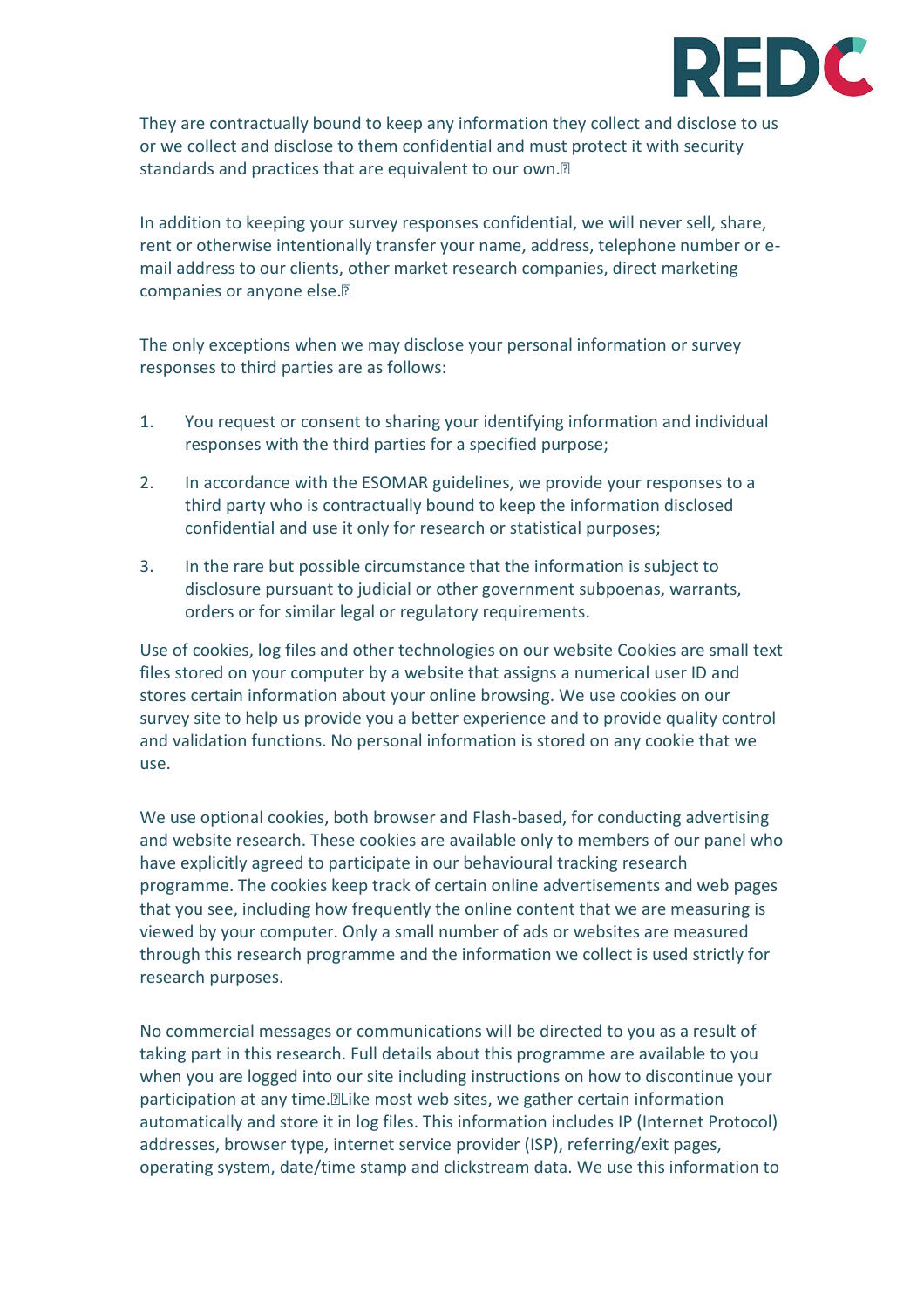

analyse trends, to administer our site, to track users' movements around our site and to gather demographic information about our user base as a whole. To protect against fraud, we may link this automatically-collected data to information submitted at (insert research firm's URL.

Device Identification technologies assign a unique identifier to a user's computer to identify and track the computer. RED C Research does not use Device identification (also known as machine id or digital fingerprinting) technology to collect personal information or track the online activities of computer users. We use the technology to assist our clients in ensuring the integrity of survey results. The technology analyses information and data obtained from your computer's web browser and from other publically available data points, including for example the technical settings of your computer, the characteristics of your computer, and your computer's IP address. This data is used to create a unique identifier assigned to your computer. The unique identifier is an alpha-numeric id which we retain. We do not retain the information analysed by the technology to create the unique identifier. The technology does not disrupt or interfere with your use or control of your computer and it does not alter, modify or change the settings or functionality of your computer.

In furtherance of our efforts to assist clients in protecting and ensuring the integrity of survey results, we:

- 1. may link or associate your unique identifier to you and any of the information you provide to us;
- 2. may share your unique identifier with our clients and with other sample or panel providers; and
- 3. may receive or obtain a unique identifier linked to you from a third party, including without limitation a sample or panel provider or a client of our firm.

Any unique identifier(s) linked to a specific individual will be protected in accordance with this privacy policy. We shall use and distribute the technology in a professional and ethical manner and in accordance with our privacy policy, any statements and/or disclosures made by our firm to you, and applicable laws and industry codes.In the event that we discover or learn of any unethical conduct in connection with the use of the technology, or that the technology is being used in a manner that is inconsistent with the statements and/or disclosures made by us to respondents or in violation of applicable laws and codes, we will take immediate action to prohibit such unethical conduct and to ensure the proper administration of the technology.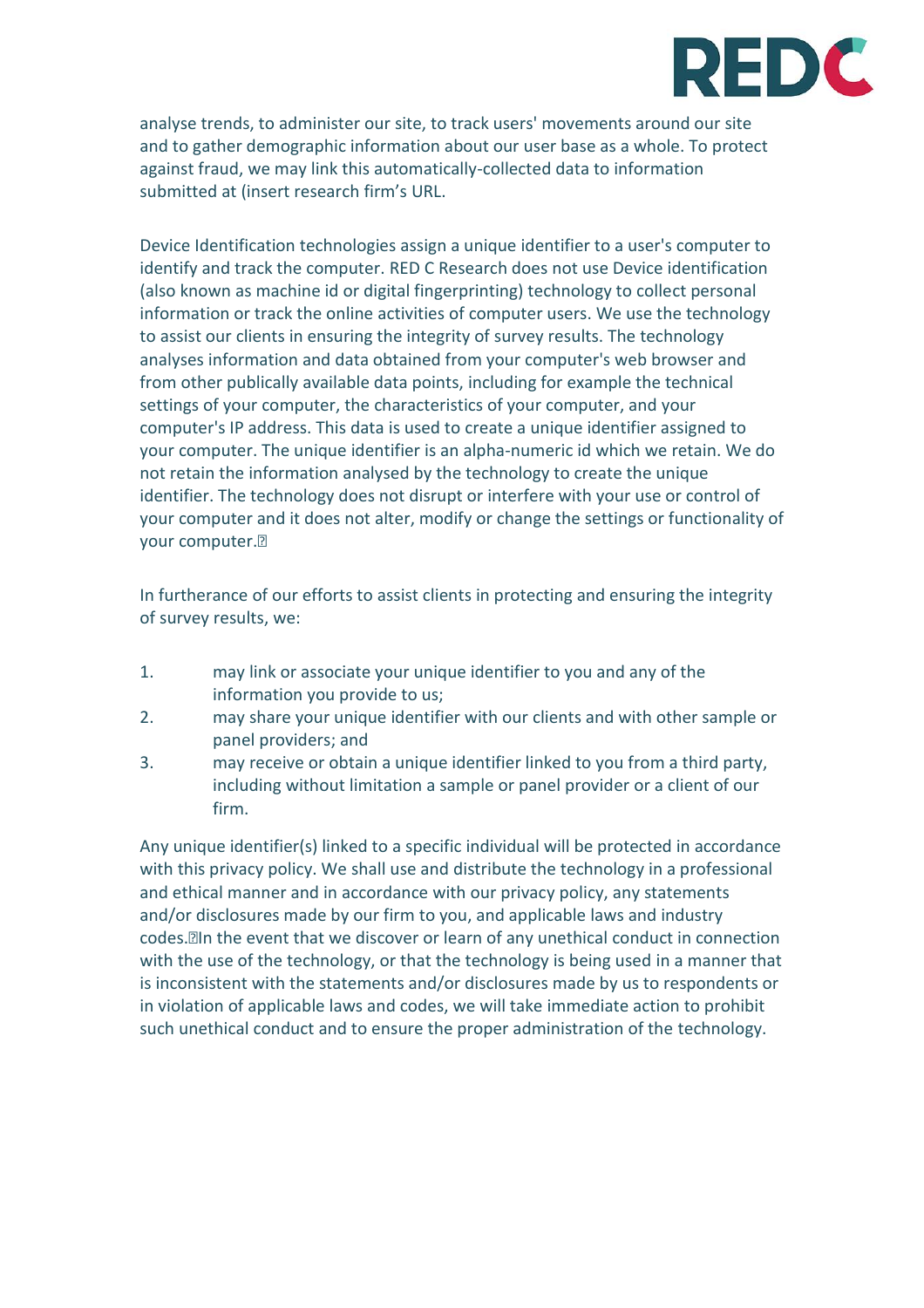

## Security of personal information

We inform our employees about our policies and procedures regarding confidentiality, security and privacy, and we emphasise the importance of complying with them. Our security procedures are consistent with generally accepted commercial standards used to protect personal information.We may transfer personal information to affiliated companies or non-affiliated service providers for research-related purposes, such as data processing, and fulfilment of prize draws or other incentives. We require these companies to safeguard all personal information in a way that is consistent with our firm's measures and as regulated by law. We follow generally accepted industry standards to protect the personal information submitted to us, both during transmission and once we receive it.

## Accuracy of personal information

RED C Research makes reasonable efforts to keep personal information in its possession or control, which is used on an ongoing basis, accurate, complete, current and relevant, based on the most recent information available to us. We rely on you to help us keep your personal information accurate, complete and current by answering our questions honestly.

#### Access to personal information

To request access to personal information that we hold about you, we require that you submit your request in writing at the e-mail address or postal address shown below (in How to reach us). You may be able to access your personal information and correct, amend or delete it where it is inaccurate, except as follows:

- 1. Providing access to your personal information would be likely to reveal personal information about others;
- 2. Disclosing the information would reveal the confidential commercial information of (insert name of firm) or its clients.
- 3. The burden or expense of providing access would be disproportionate to the risks to your privacy in the case in question.
- 4. We will endeavour to provide your requested personal information within 30 days of receiving your access request. If we cannot fulfil your request, we will provide you with a written explanation of why we had to deny your access request.

#### Notification of material changes to this policy

If we make a material change to this policy or our privacy practices, we will post a prominent notice on this site for 30 calendar days prior to the implementation of the material change and describe how individuals may exercise any applicable choice. Following the implementation of the material change, we will record at the introduction of this policy when the policy was last revised.